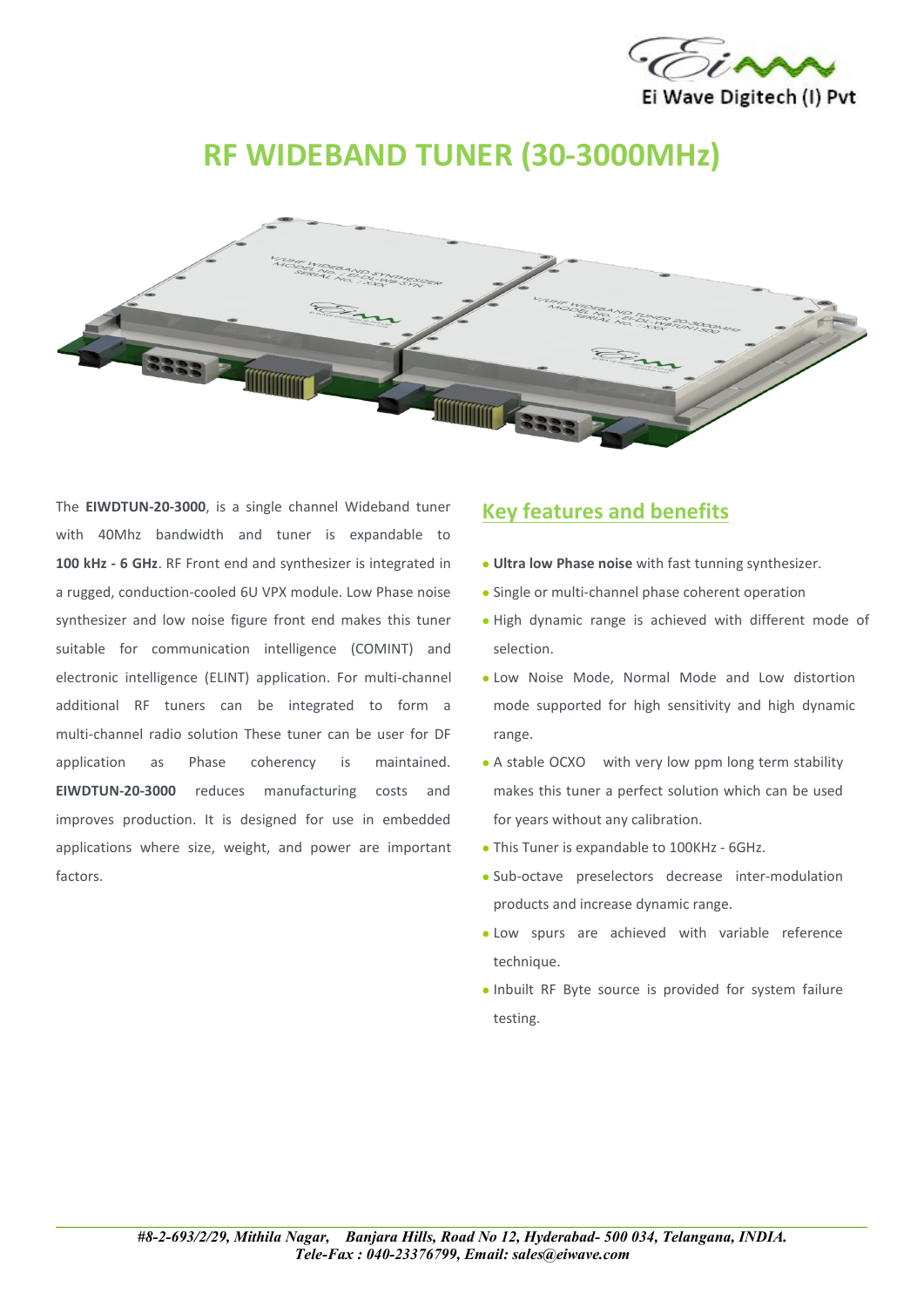

# **EIWDTUN-20-3000 specifications**

#### **RF Front End specifications**

| Parameter             | Specification                                                              | Parameter                   |
|-----------------------|----------------------------------------------------------------------------|-----------------------------|
|                       |                                                                            |                             |
| Tuning range          | 30 MHz to 3 GHz                                                            | RF tuning resoluti          |
| Analog IF bandwidth   | Selectable 40/0.3 MHz<br>(Other options available)                         | RF tune speed               |
| Input impedance       | 50 ohms                                                                    | <b>Phase Noise</b>          |
| <b>VSWR</b>           | Less than 2.5:1                                                            |                             |
| Preselection          | Bypass, 20-90 MHz                                                          | <b>Frequency Range</b>      |
| 90MHz to 3 GHz        | Suboctave preselectors                                                     |                             |
| Max input level       | $+30$ dBm                                                                  | Spurious                    |
| Image rejection       | > 90 dB                                                                    |                             |
| IF rejection          | $> 90$ dB                                                                  | Output Power (LC            |
| LO re-radiation       | <-90 dBm                                                                   |                             |
| Noise figure          | 14 dB typical                                                              | Reference                   |
|                       | (10 dB with pre-amp selected)                                              |                             |
| Third order intercept | + 3 dBm (Low Noise Mode)                                                   |                             |
|                       | +20 dBm typical (Normal Mode)                                              |                             |
|                       | +35dBm (Low Distortion Mode)                                               | <b>RF Byte</b>              |
| Single tone SFDR      | $> 80$ dB                                                                  | <b>Interface Specific</b>   |
| Internal spurious     | <- 110 dBm typical                                                         |                             |
| Gain control          | Attenuation range 60 dB with 1 dB<br>steps<br>35dB Gain for Low Noise Mode | Digital Interface           |
|                       | 15dB Gain for Normal Mode<br><b>0dB Gain for Low Distortion Mode</b>       | Power Supply<br>Requirement |
| AGC Output (70 MHz)   | $-10$ dBm $\pm$ 2dBm                                                       |                             |
|                       |                                                                            |                             |

#### **Synthesizer specifications**

| Parameter                       | Specification                                  |
|---------------------------------|------------------------------------------------|
|                                 |                                                |
| RF tuning resolution            | 1 Hz via Second LO                             |
| RF tune speed                   | $\leq 100$ µSec                                |
| <b>Phase Noise</b>              | 90 dBc/Hz at 10KHz Offset (Typ.) LO1           |
|                                 | 95 dBc/Hz at 10KHz Offset (Typ.) LO2           |
| <b>Frequency Range</b>          | 4530-7500MHz (LO1) 40MHz Step Size             |
|                                 | 4430 (LO2) 10Hz Step Size                      |
| Spurious                        | < 75dBc within 40MHz BW                        |
|                                 | < 60dBc else-where                             |
| Output Power (LOs)              | 10dBm ± 2dBm (LO1)                             |
|                                 | 10dBm ± 2dBm (LO2)                             |
| Reference                       | Internal Reference with 10ppb max              |
|                                 | External Reference 10Mhz (0dBm)<br>Option      |
|                                 | Reference Out for Frequency                    |
|                                 | <b>Coherency Option</b>                        |
| <b>RF Byte</b>                  | 30-3000MHz with 1KHz Step Size                 |
| <b>Interface Specifications</b> |                                                |
|                                 |                                                |
| Digital Interface               | Via backplane RS-232                           |
|                                 | SPI and other interfaces are optional          |
| Power Supply<br>Requirement     | +12 (0.3A), +5.5V(3A), +3.63V(2A)              |
|                                 |                                                |
|                                 | <b>Mechanical/environmental specifications</b> |
| Size                            | 6U-160 VPX 1 inch pitch                        |
| Weight                          | < 2Kg                                          |
| Operating<br>temperature        | -40°C to 70°C                                  |
| Storage temperature             | -55°C to +85°C                                 |
| EMI/EMC                         | MII-STD 461-E                                  |
| Environmental                   | JS-S5555                                       |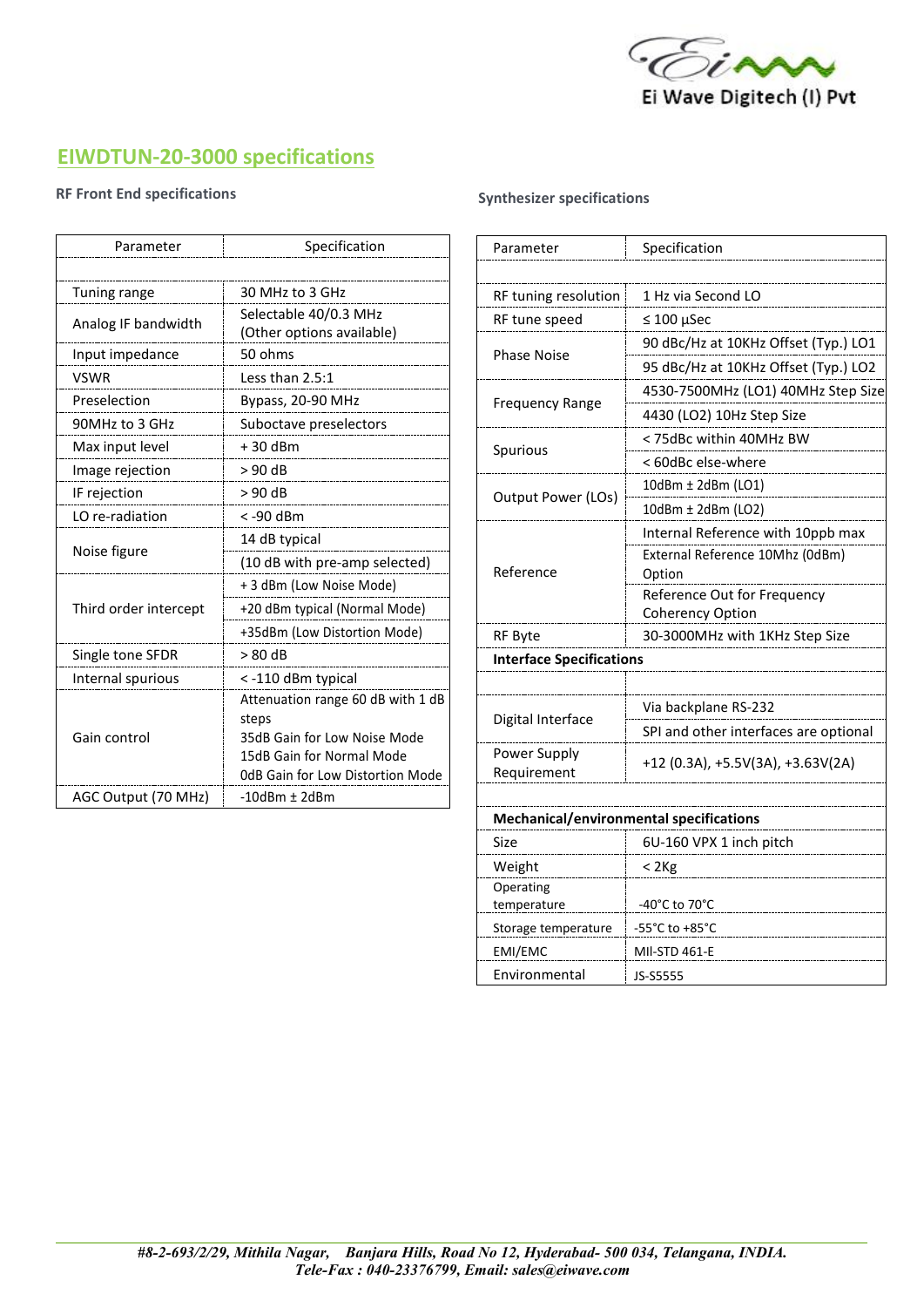

#### **Mechanical**

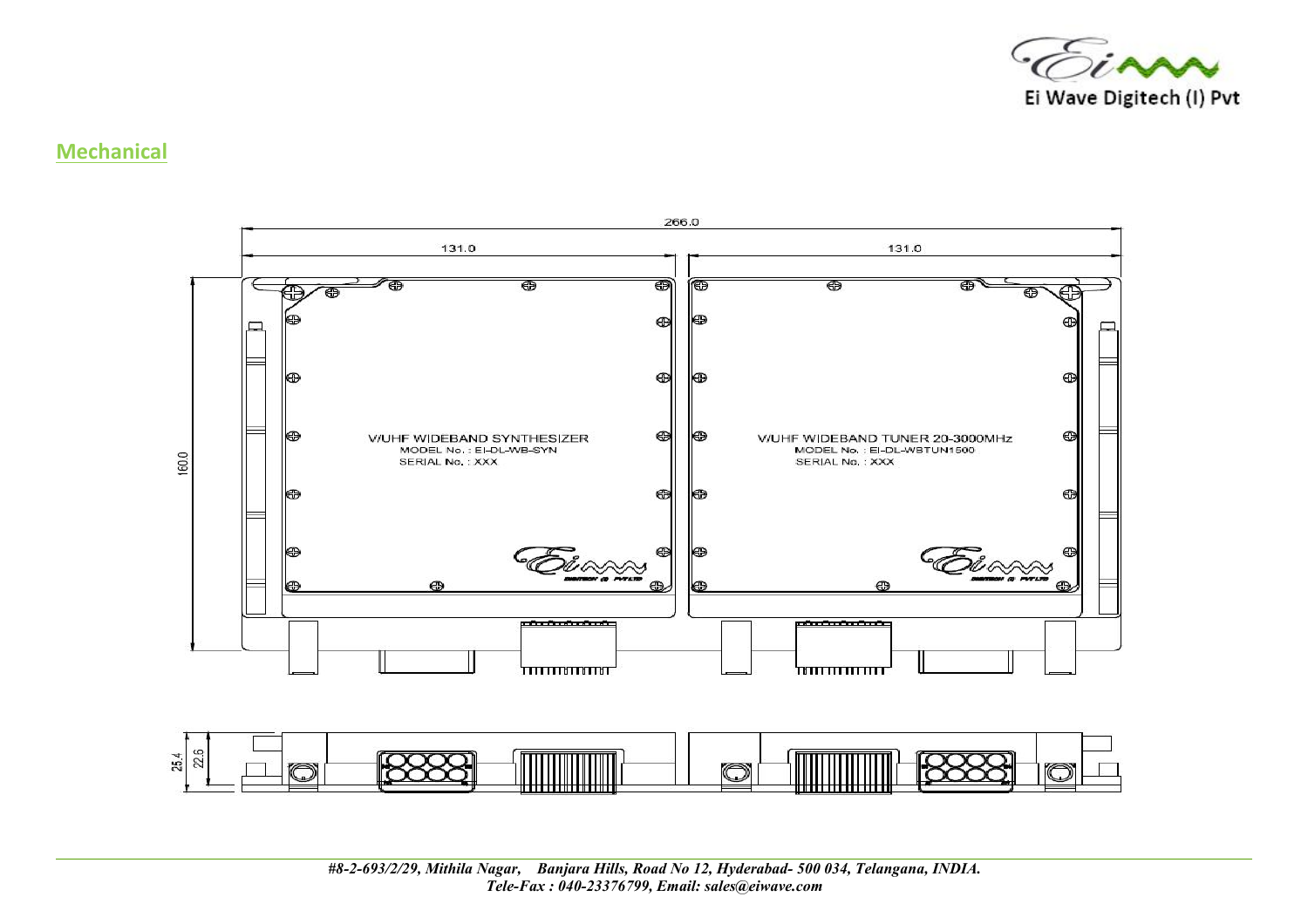

### **Block Diagram (RF Front End)**

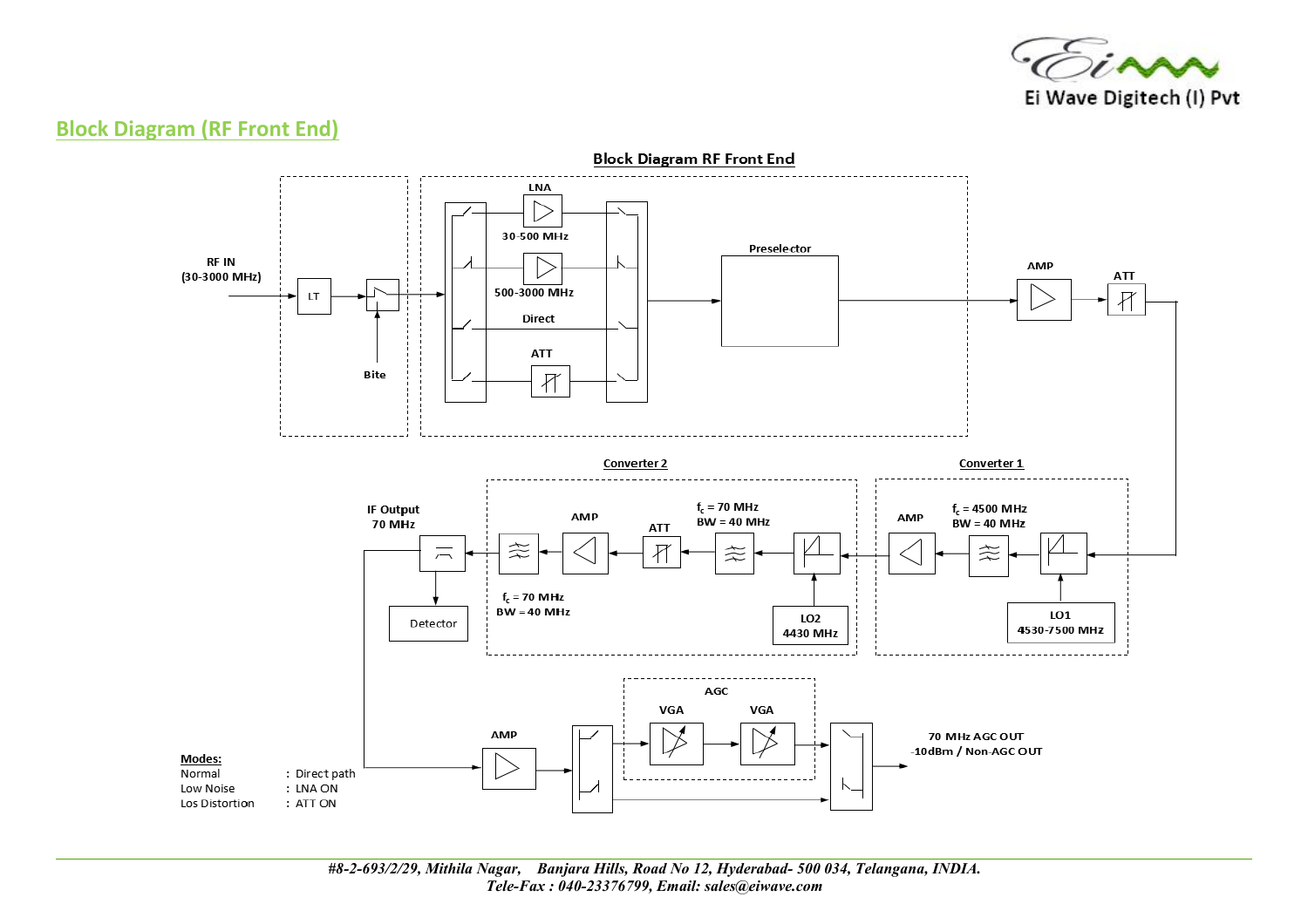

## **Block diagram of Preselector**